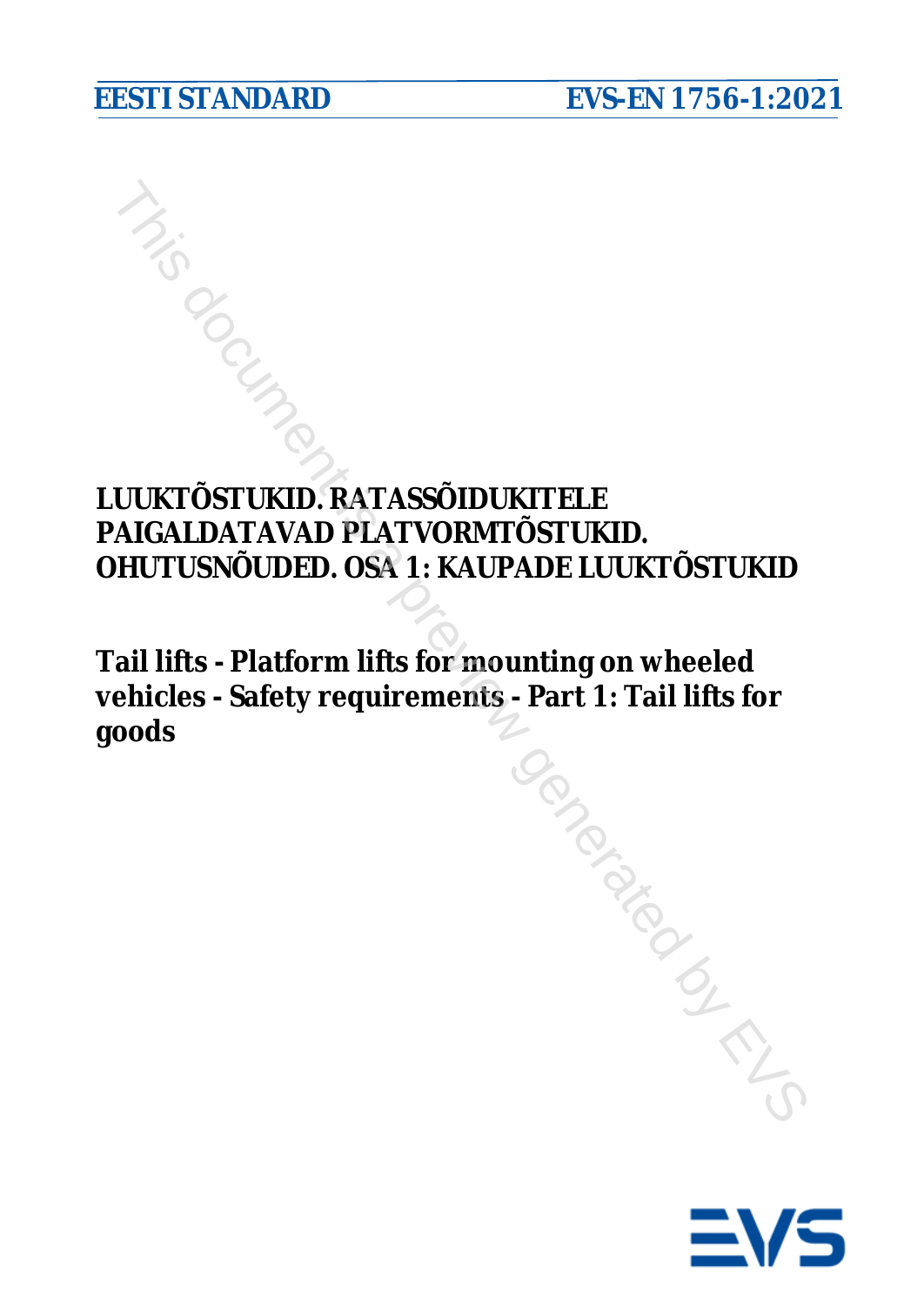## **EESTI STANDARDI EESSÕNA**

## **NATIONAL FOREWORD**

| teksti.                                                                                                                                                                                     | See Eesti standard EVS-EN 1756-1:2021 sisaldab This Estonian standard EVS-EN 1756-1:2021<br>Euroopa standardi EN 1756-1:2021 ingliskeelset consists of the English text of the European<br>standard EN 1756-1:2021. |
|---------------------------------------------------------------------------------------------------------------------------------------------------------------------------------------------|---------------------------------------------------------------------------------------------------------------------------------------------------------------------------------------------------------------------|
| sellekohase<br>Standard<br>on jõustunud<br>avaldamisega EVS Teatajas.                                                                                                                       | teate This standard has been endorsed<br>with a<br>notification published in the official bulletin of the<br>Estonian<br>Centre<br>for<br>Standardisation<br>and<br>Accreditation.                                  |
| Euroopa standardimisorganisatsioonid on teinud<br>Euroopa<br>standardi<br>rahvuslikele<br>liikmetele<br>kättesaadavaks 18.08.2021.                                                          | Date of Availability of the European standard is<br>18.08.2021.                                                                                                                                                     |
| Akrediteerimiskeskusest.                                                                                                                                                                    | Standard on kättesaadav Eesti Standardimis- ja The standard is available from the Estonian Centre<br>for Standardisation and Accreditation.                                                                         |
| või saates e-kirja meiliaadressile <u>standardiosakond@evs.ee</u> .<br>CS 53.020.99                                                                                                         | Tagasisidet standardi sisu kohta on võimalik edastada, kasutades EVS-i veebilehel asuvat tagasiside vormi                                                                                                           |
| tandardite reprodutseerimise ja levitamise õigus kuulub Eesti Standardimis- ja Akrediteerimiskeskusele                                                                                      |                                                                                                                                                                                                                     |
| nillisel teel ilma Eesti Standardimis- ja Akrediteerimiskeskuse kirjaliku loata on keelatud.                                                                                                | ndmete paljundamine, taastekitamine, kopeerimine, salvestamine elektroonsesse süsteemi või edastamine ükskõik millises vormis või                                                                                   |
| ui Teil on küsimusi standardite autoriõiguse kaitse kohta, võtke palun ühendust Eesti Standardimis- ja Akrediteerimiskeskusega:<br>oduleht www.evs.ee; telefon 605 5050; e-post info@evs.ee |                                                                                                                                                                                                                     |
| he right to reproduce and distribute standards belongs to the Estonian Centre for Standardisation and Accreditation                                                                         |                                                                                                                                                                                                                     |
| ithout a written permission from the Estonian Centre for Standardisation and Accreditation.                                                                                                 | lo part of this publication may be reproduced or utilized in any form or by any means, electronic or mechanical, including photocopying,                                                                            |

#### ICS 53.020.99

#### **Standardite reprodutseerimise ja levitamise õigus kuulub Eesti Standardimis- ja Akrediteerimiskeskusele**

#### **The right to reproduce and distribute standards belongs to the Estonian Centre for Standardisation and Accreditation**

If you have any questions about standards copyright protection, please contact the Estonian Centre for Standardisation and Accreditation: Homepage [www.evs.ee;](http://www.evs.ee/) phone +372 605 5050; e-mail info@evs.ee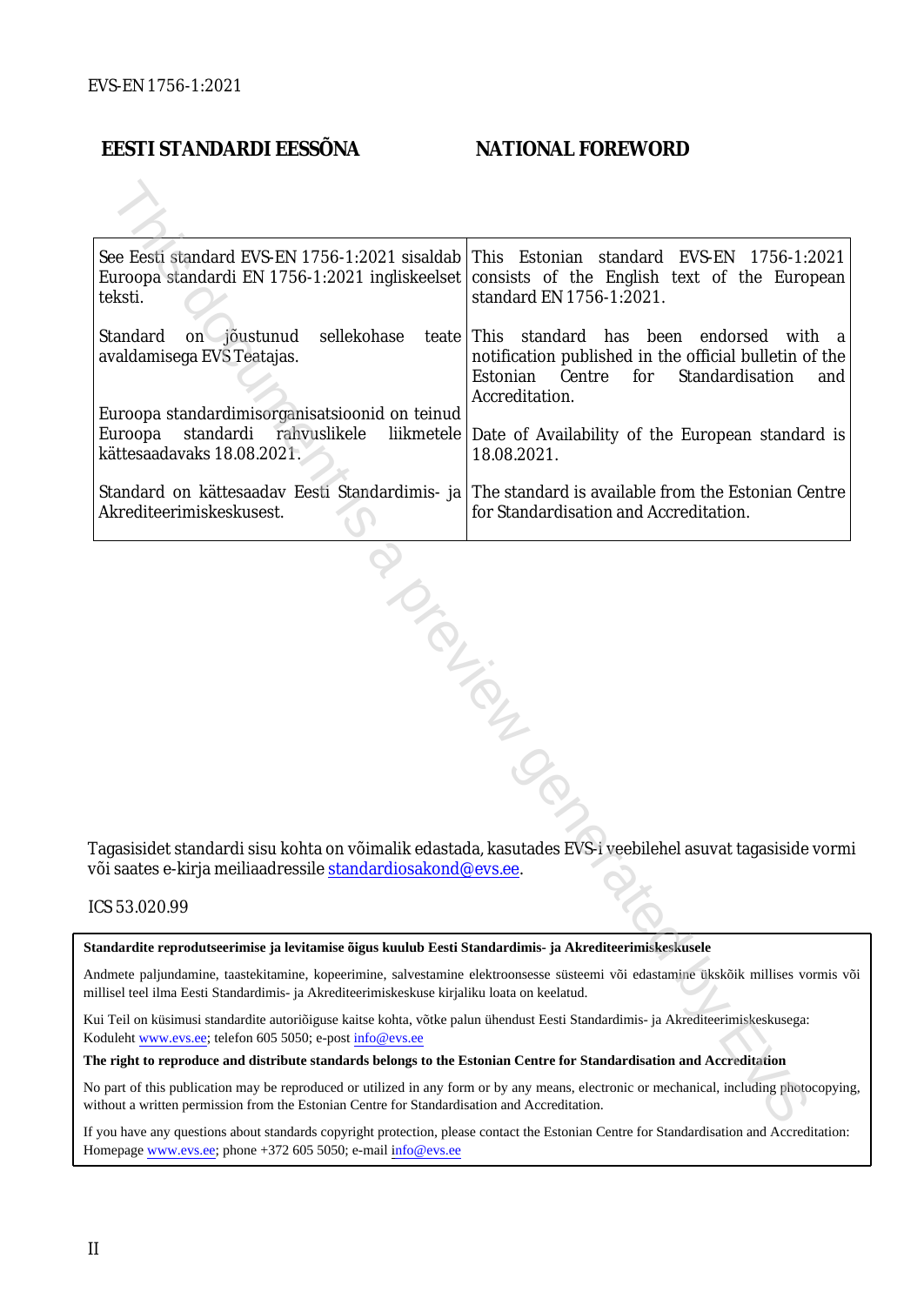# EUROPEAN STANDARD NORME EUROPÉENNE EUROPÄISCHE NORM

# **EN 1756-1**

August 2021

ICS 53.020.99; C Supersedes EN 1756-1:2001+A1:2008

English Version

# Tail lifts - Platform lifts for mounting on wheeled vehicles - Safety requirements - Part 1: Tail lifts for goods

Hayons élévateurs - Plates-formes élévatrices à monter sur véhicules roulants - Exigences de sécurité - Partie 1 : Hayons élévateurs pour marchandises

Hubladebühnen - Plattformlifte für die Anbringung an Radfahrzeugen - Sicherheitsanforderungen - Teil 1: Hubladebühnen für Güter

This European Standard was approved by CEN on 11 July 2021.

CEN members are bound to comply with the CEN/CENELEC Internal Regulations which stipulate the conditions for giving this European Standard the status of a national standard without any alteration. Up-to-date lists and bibliographical references concerning such national standards may be obtained on application to the CEN-CENELEC Management Centre or to any CEN member.

This European Standard exists in three official versions (English, French, German). A version in any other language made by translation under the responsibility of a CEN member into its own language and notified to the CEN-CENELEC Management Centre has the same status as the official versions.

CEN members are the national standards bodies of Austria, Belgium, Bulgaria, Croatia, Cyprus, Czech Republic, Denmark, Estonia, Finland, France, Germany, Greece, Hungary, Iceland, Ireland, Italy, Latvia, Lithuania, Luxembourg, Malta, Netherlands, Norway, Poland, Portugal, Republic of North Macedonia, Romania, Serbia, Slovakia, Slovenia, Spain, Sweden, Switzerland, Turkey and United Kingdom.



EUROPEAN COMMITTEE FOR STANDARDIZATION COMITÉ EUROPÉEN DE NORMALISATION EUROPÄISCHES KOMITEE FÜR NORMUNG

**CEN-CENELEC Management Centre: Rue de la Science 23, B-1040 Brussels**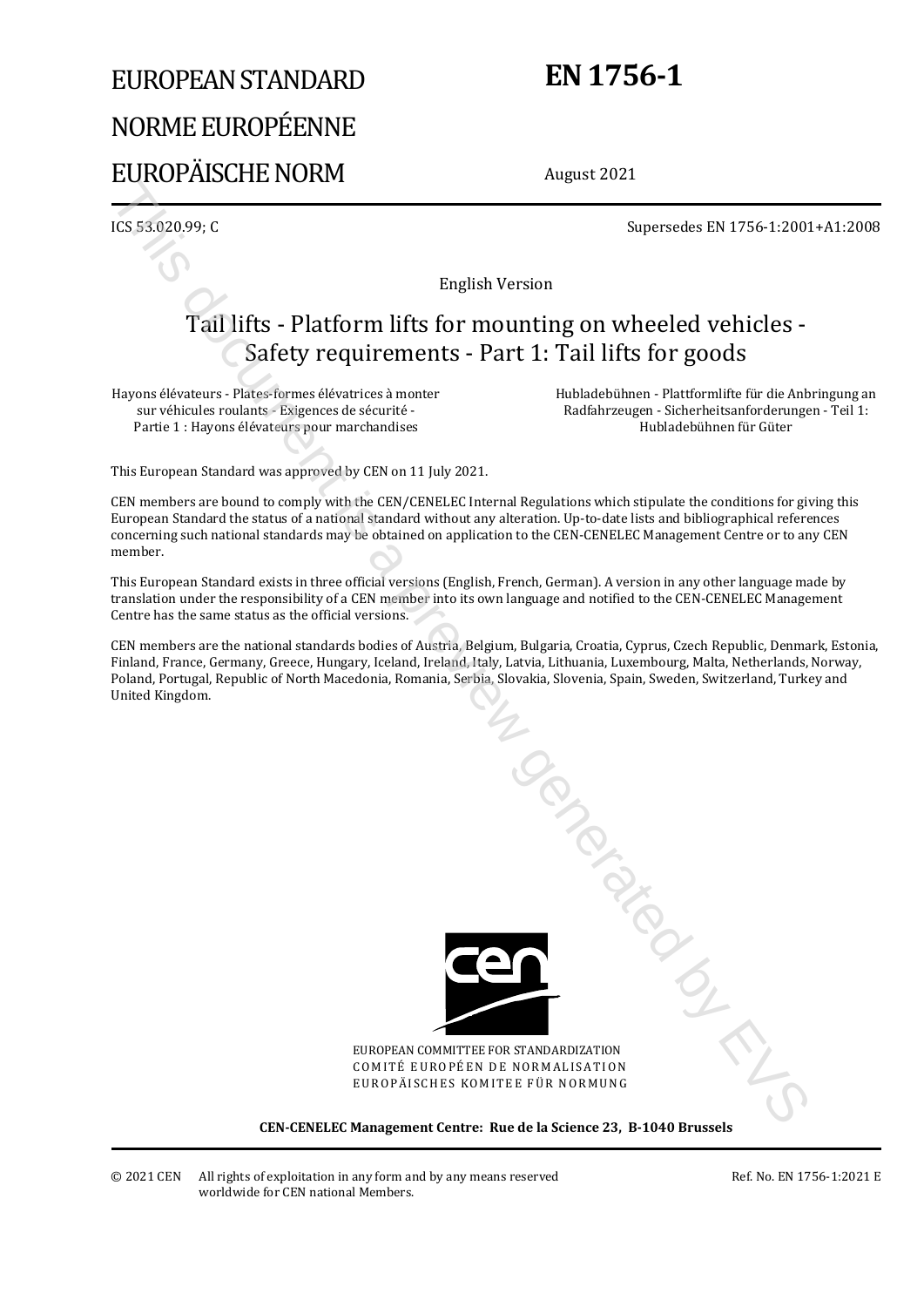# **Contents**

| Introduction <b>Manual Communication and Communication</b> and Communication and Communication and Communication and C |                           |  |
|------------------------------------------------------------------------------------------------------------------------|---------------------------|--|
| 1                                                                                                                      |                           |  |
| $\overline{2}$                                                                                                         |                           |  |
| 3                                                                                                                      |                           |  |
| 4                                                                                                                      | List of hazards $\sim$ 17 |  |
| 5                                                                                                                      |                           |  |
| 5.1                                                                                                                    |                           |  |
| 5.2                                                                                                                    |                           |  |
| 5.3                                                                                                                    |                           |  |
| 5.4                                                                                                                    |                           |  |
| 5.4.1                                                                                                                  |                           |  |
| 5.4.2                                                                                                                  |                           |  |
| 5.4.3                                                                                                                  |                           |  |
| 5.4.4                                                                                                                  |                           |  |
| 5.5                                                                                                                    |                           |  |
| 5.5.1                                                                                                                  |                           |  |
| 5.5.2                                                                                                                  |                           |  |
| 5.6                                                                                                                    |                           |  |
| 5.7                                                                                                                    |                           |  |
| 5.8                                                                                                                    |                           |  |
| 5.9                                                                                                                    |                           |  |
| 5.9.1                                                                                                                  |                           |  |
| 5.9.2                                                                                                                  |                           |  |
| 5.10                                                                                                                   |                           |  |
|                                                                                                                        |                           |  |
|                                                                                                                        |                           |  |
| 5.11                                                                                                                   |                           |  |
| 5.12                                                                                                                   |                           |  |
| 5.13                                                                                                                   |                           |  |
|                                                                                                                        |                           |  |
|                                                                                                                        |                           |  |
|                                                                                                                        |                           |  |
|                                                                                                                        |                           |  |
|                                                                                                                        |                           |  |
| 5.14                                                                                                                   |                           |  |
|                                                                                                                        |                           |  |
|                                                                                                                        |                           |  |
|                                                                                                                        |                           |  |
| 5.15                                                                                                                   |                           |  |
|                                                                                                                        |                           |  |
|                                                                                                                        |                           |  |
|                                                                                                                        |                           |  |
| 5.16                                                                                                                   |                           |  |
|                                                                                                                        |                           |  |
|                                                                                                                        |                           |  |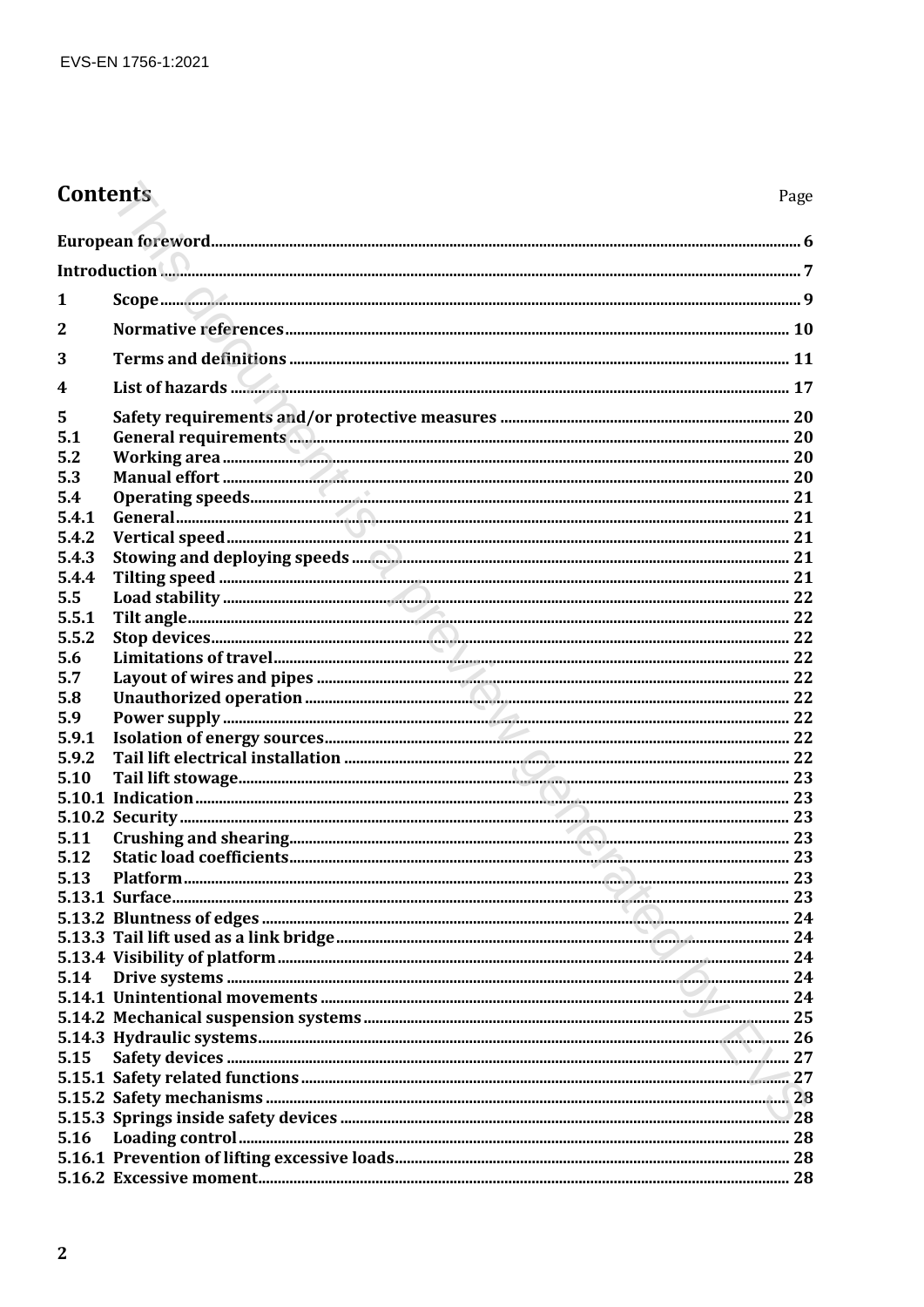| 5.17         |  |
|--------------|--|
|              |  |
|              |  |
|              |  |
|              |  |
|              |  |
|              |  |
| 5.18         |  |
|              |  |
|              |  |
| 6            |  |
| 7            |  |
| 7.1          |  |
| 7.2          |  |
| 7.3<br>7.4   |  |
| 7.4.1        |  |
| 7.4.2        |  |
| 7.4.3        |  |
|              |  |
| A.1          |  |
| A.1.1        |  |
| A.1.2        |  |
| A.1.3        |  |
| A.2          |  |
| A.2.1        |  |
| A.2.2        |  |
| A.2.3        |  |
|              |  |
| A.2.5        |  |
| A.2.6        |  |
| A.2.7        |  |
| A.3          |  |
|              |  |
| B.1          |  |
| B.2          |  |
| B.2.1        |  |
| B.2.2        |  |
| <b>B.2.3</b> |  |
| <b>B.2.4</b> |  |
| B.2.5        |  |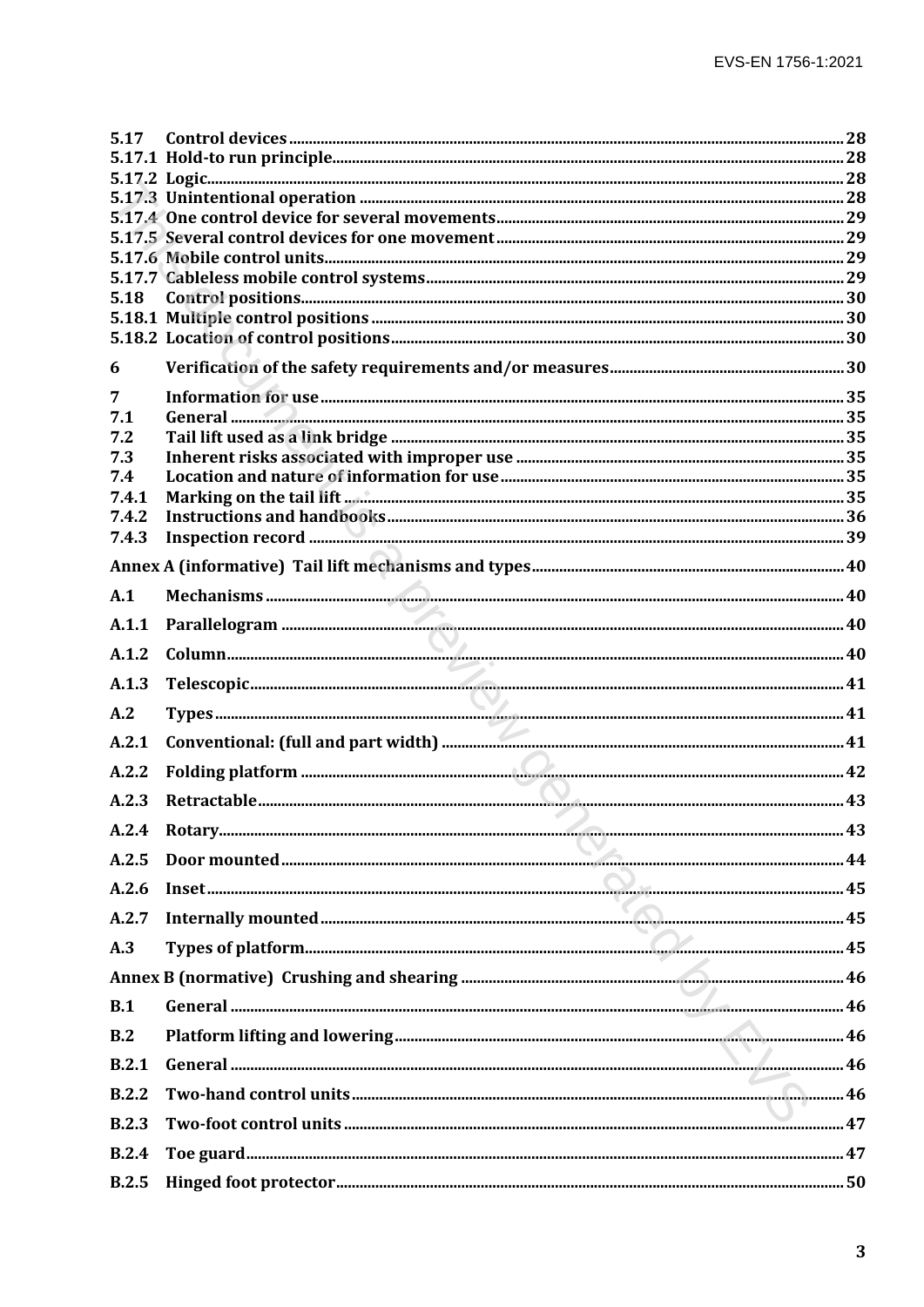| B.2.6            |  |
|------------------|--|
| B.2.7            |  |
| <b>B.2.8</b>     |  |
| B.3              |  |
| B.4              |  |
| <b>B.4.1</b>     |  |
| <b>B.4.2</b>     |  |
| <b>B.4.3</b>     |  |
| <b>B.4.4</b>     |  |
|                  |  |
|                  |  |
| D.1              |  |
| D.2              |  |
| D.3              |  |
| D.4              |  |
| D.5              |  |
|                  |  |
|                  |  |
|                  |  |
|                  |  |
| H.1              |  |
| H <sub>1</sub> 2 |  |
| H <sub>3</sub>   |  |
| H.3.1            |  |
| H.3.2            |  |
| H.4              |  |
| H.5              |  |
| H.6              |  |
|                  |  |
|                  |  |
| J.1              |  |
| J.2              |  |
| J.3              |  |
| I.4              |  |
| J.4.1            |  |
| J.4.2            |  |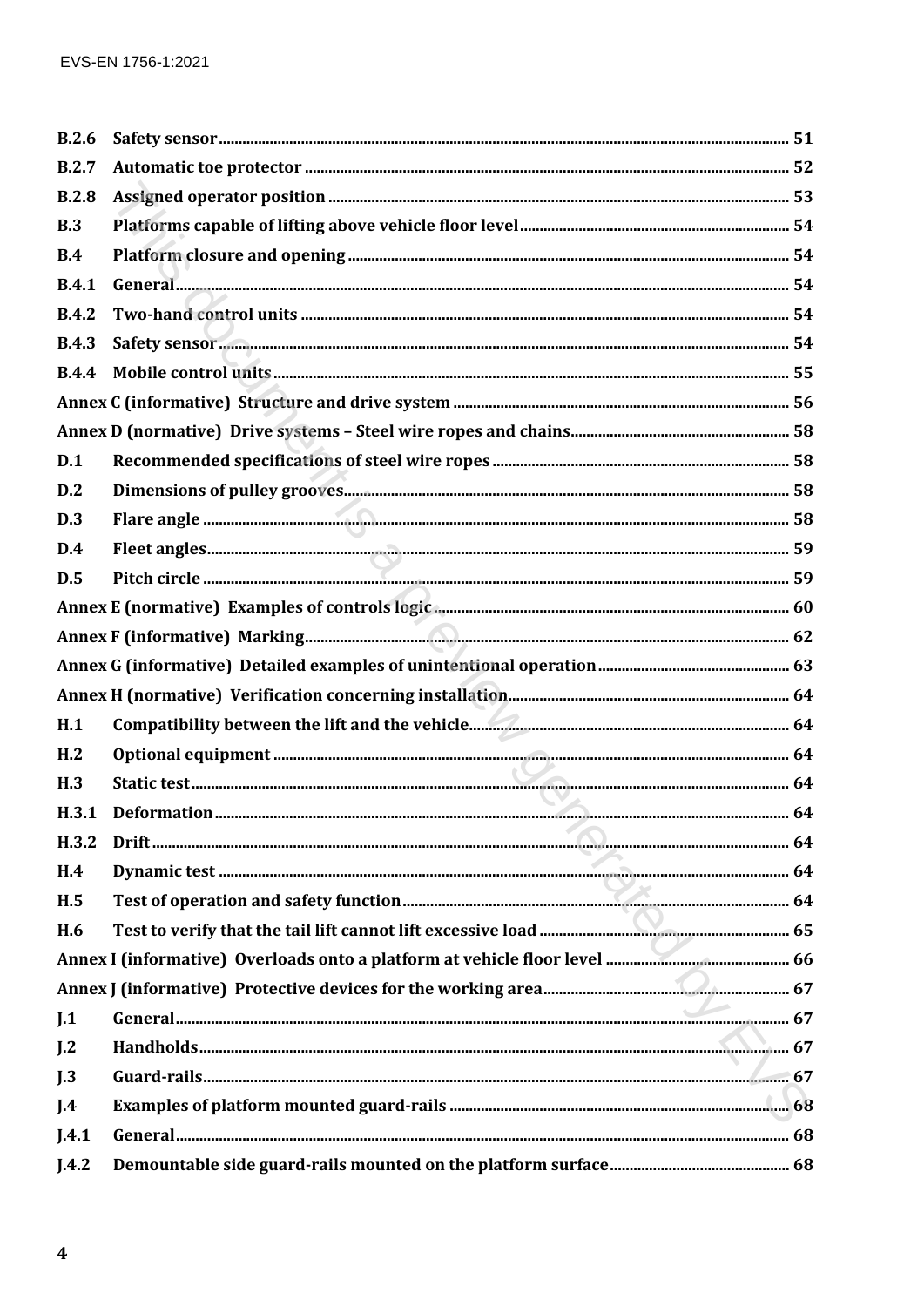| I.4.3          |                                                                                      |   |
|----------------|--------------------------------------------------------------------------------------|---|
| J.4.4          |                                                                                      |   |
| J.4.5          | Runner mounted guard-rails - Three-side protection - not permitting side             |   |
| I.5            |                                                                                      |   |
|                |                                                                                      |   |
| K.1            |                                                                                      |   |
| K <sub>2</sub> |                                                                                      |   |
| K.2.1          |                                                                                      |   |
| K.2.2          |                                                                                      |   |
| K <sub>3</sub> |                                                                                      |   |
|                | Annex ZA (informative) Relationship between this European Standard and the Essential |   |
|                |                                                                                      |   |
|                | POLICETICS<br>TON BIROKS                                                             |   |
|                |                                                                                      | 5 |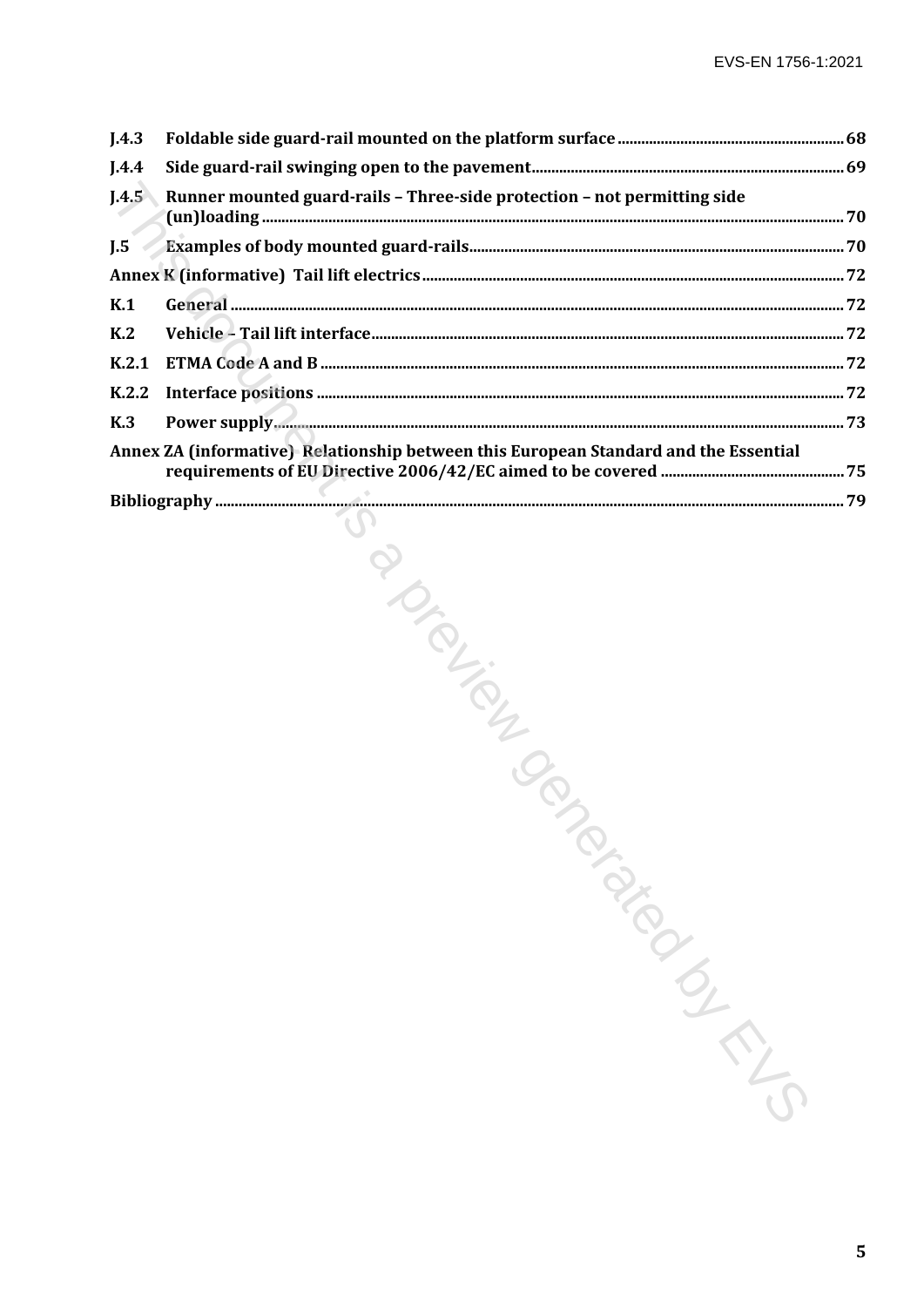# **European foreword**

This document (EN 1756-1:2021) has been prepared by Technical Committee CEN/TC 98 "Lifting platforms", the secretariat of which is held by DIN.

This European Standard shall be given the status of a national standard, either by publication of an identical text or by endorsement, at the latest by February 2022, and conflicting national standards shall be withdrawn at the latest by February 2022.

Attention is drawn to the possibility that some of the elements of this document may be the subject of patent rights. CEN shall not be held responsible for identifying any or all such patent rights.

This document supersedes EN 1756-1:2001+A1:2008.

This document has been prepared under a Standardization Request given to CEN by the European Commission and the European Free Trade Association, and supports essential requirements of EU Directive(s) / Regulation(s).

For relationship with EU Directive(s) / Regulation(s), see informative Annex ZA, which is an integral part of this document.

The following significant changes, compared to the previous edition, have been made:

- the introduction of new terms and changed definitions for some existing terms;
- the introduction of Performance level as a concept for safety;
- support for cableless mobile control systems.

Any feedback and questions on this document should be directed to the users' national standards body. A complete listing of these bodies can be found on the CEN website.

According to the CEN-CENELEC Internal Regulations, the national standards organisations of the following countries are bound to implement this European Standard: Austria, Belgium, Bulgaria, Croatia, Cyprus, Czech Republic, Denmark, Estonia, Finland, France, Germany, Greece, Hungary, Iceland, Ireland, Italy, Latvia, Lithuania, Luxembourg, Malta, Netherlands, Norway, Poland, Portugal, Republic of North Macedonia, Romania, Serbia, Slovakia, Slovenia, Spain, Sweden, Switzerland, Turkey and the United Kingdom. Kingdom. ommert (RN 1785-1-2021) has been prepared by Technical Committee CEN/TC 98 "Lifting<br>this disc executaria of which is held by DIN;<br>a prepare Standard, either by publication of an archive formulation<br>on is all extinctly rela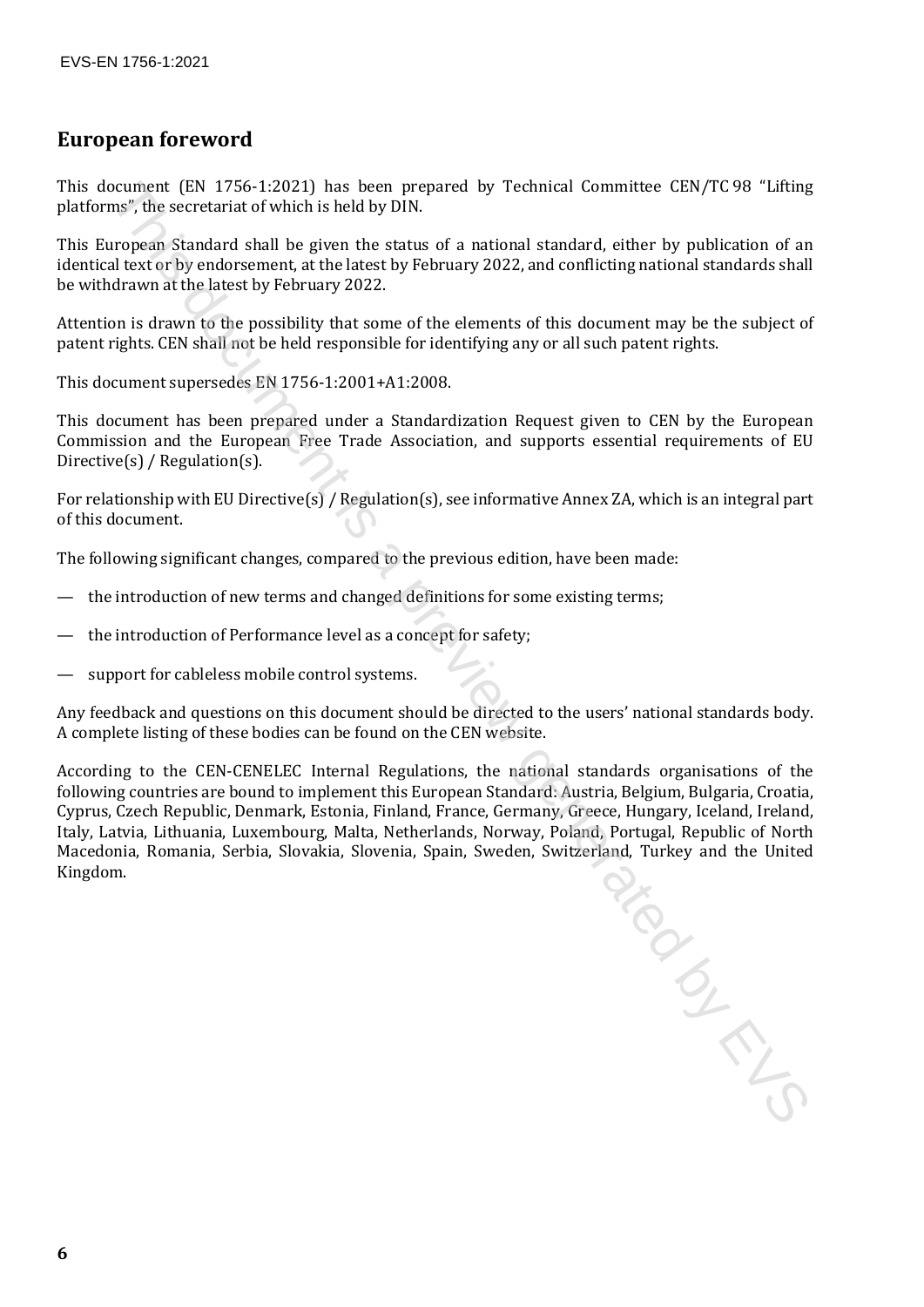# **Introduction**

This document is a type-C standard as stated in EN ISO 12100.

This document is of relevance, in particular, for the following stakeholder groups representing the market players with regard to machinery safety:

- machine manufacturers (small, medium and large enterprises);
- health and safety bodies (regulators, accident prevention organizations, market surveillance, etc.).

Others can be affected by the level of machinery safety achieved with the means of the document by the above-mentioned stakeholder groups:

- machine users/employers (small, medium and large enterprises);
- machine users/employees (e.g. trade unions, organizations for people with special needs);
- service providers, e.g. for maintenance (small, medium and large enterprises);
- consumers (in case of machinery intended for use by consumers).

The above-mentioned stakeholder groups have been given the possibility to participate at the drafting process of this document.

The machinery concerned and the extent to which hazards, hazardous situations or hazardous events are covered are indicated in the Scope of this document.

When requirements of this type-C standard are different from those which are stated in type-A or type-B standards, the requirements of this type-C standard take precedence over the requirements of the other standards for machines that have been designed and built according to the requirements of this type-C standard. This document is a type C standard as the NHS 12100.<br>
This document is a type C standard as stated in NHS 12100.<br>
This documents is a freely-vace, in particular, for the following staleholder groups representing the<br>
phoy

The machinery concerned and the extent to which hazards are covered are indicated in the scope of this document.

While producing this document, it was assumed that:

- only trained persons operate the machine;
- components without specific requirements are:
	- designed in accordance with the usual engineering practice and calculation codes, Including all failure modes;
	- of sound mechanical and electrical construction;
	- made of materials, with adequate strength and of suitable quality;
	- free of defects;
- harmful materials, such as asbestos are not used;
- components are kept in good repair and working order, so that the required dimensions remain fulfilled despite wear;
- by design of the load bearing elements, a safe operation of the machine is ensured for loading ranging from zero to 100 % of the rated possibilities and during the tests;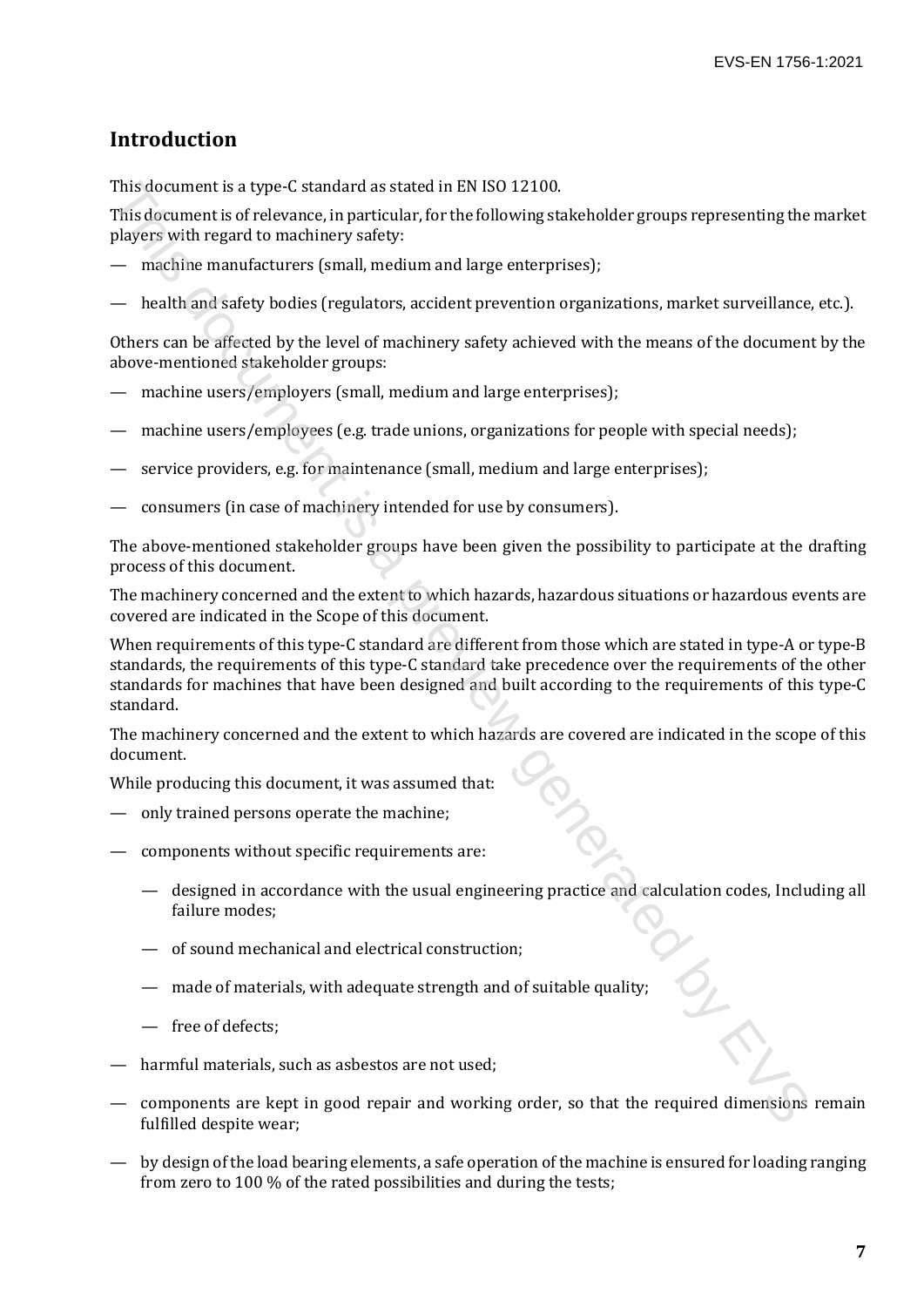- with the exception of the items listed below, a mechanical device built according to good practice and the requirements in this document, will not deteriorate to a point of creating a hazard without the possibility of detection;
- the equipment is capable of operating correctly within a temperature range of −15 °C to +40 °C;
- a negotiation takes place between the manufacturer of the tail lift and the installer for the characteristics of the supporting wheeled vehicle (see also Clause 6), the fitting of the tail lift on the vehicle and between the installer and the user relating to the specific conditions of the use, places of use of the machinery, also some of the characteristics of the vehicle, the appropriate language;
- the working area is adequately lit (if lighting is not provided with the tail lift);
- if the place of installation allows a vertical falling height of persons of more than 3 m notwithstanding the limited travel height indicated in the scope, means external to the machine are used to limit this falling height to 3 m.

Provision is made in this document to protect against falling hazards where the risk of falling exceeds 2 m. However, accidents statistics show that people fall from the raised tail lift during loading/unloading the vehicle also for lifting heights below 2 m. The present state of the art does not allow a proven, universal solution to the prevention of falling suitable for all tail lift applications, without the introduction of other hazards.

The European safety organisations and manufacturers are continuing to review and test such solutions. Meanwhile, methods of mitigating these risks are shown in informative Annex J. For lifts where the risk of falling exceeds 2 m, refer to the requirements of 5.2. suis de proces is a preview du la proces

**8**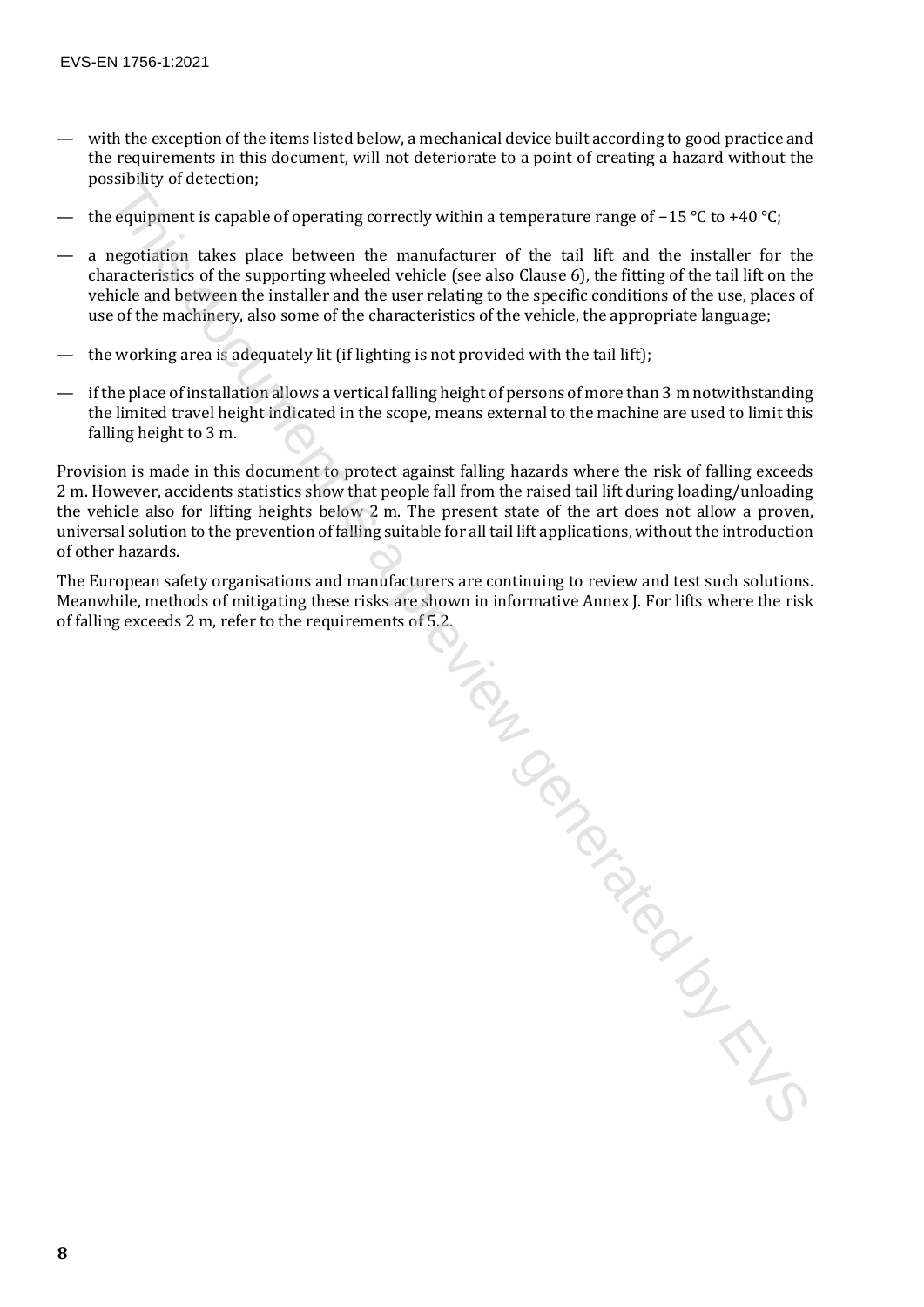## **1 Scope**

This document specifies safety requirements for design of tail lifts as defined in 3.1 for mounting on wheeled goods vehicles. It also specifies the verification of such tail lifts and the safety information that has to be provided for their use.

This document deals with the technical requirements to minimize the hazards listed in Clause 4 which can arise during the operation of tail lifts when carried out in accordance with the specifications as intended and under conditions of misuse which are reasonably foreseeable by the manufacturer or his authorized representative. The note that a product is a steady requiredness to the mass of the mass of the mass of the steady information of starting the particle in the steady information of starting the particle of starting the particle of starti

It applies to tail lifts:

- used for the purpose of loading and/or unloading such vehicles;
- intended to be fitted, temporarily or permanently, either inside or on the front, side or rear of the wheeled vehicle;
- driven either by hand or power operated;
- equipped with a platform to support loads which comprise goods, an operator, or a combination of the two;
- with a maximum lifting height not exceeding 3 m above ground when the platform is unloaded;
- rotary type with a maximum lifting height not exceeding 2 m;
- used as a link bridge when intended by the manufacturer.

NOTE A tail lift is not to be confused with a link bridge attached to a loading dock which is included within the definition of a dock leveller and is outside the scope of this document.

Loading and/or unloading operations include the use of a tail lift to lift and/or lower loads.

This document does not establish the additional requirements for:

- the risk of falling when operating under 2 m height;
- overloading at vehicle floor level;
- drive system with lead screw and nuts;
- operation in severe conditions (e.g. extreme environmental conditions such as freezer applications, high temperatures, corrosive environment, tropical environment, contaminating environments, strong magnetic fields);
- operations subject to special rules (e.g. potentially explosive atmospheres);
- supply by electrical networks and the electrical circuit;
- power take off part of the system;
- electromagnetic compatibility (emission-immunity);
- static electricity problems;
- handling of loads the nature of which could lead to dangerous situations (e.g. molten metal, acids/bases, radiating materials, especially brittle loads);